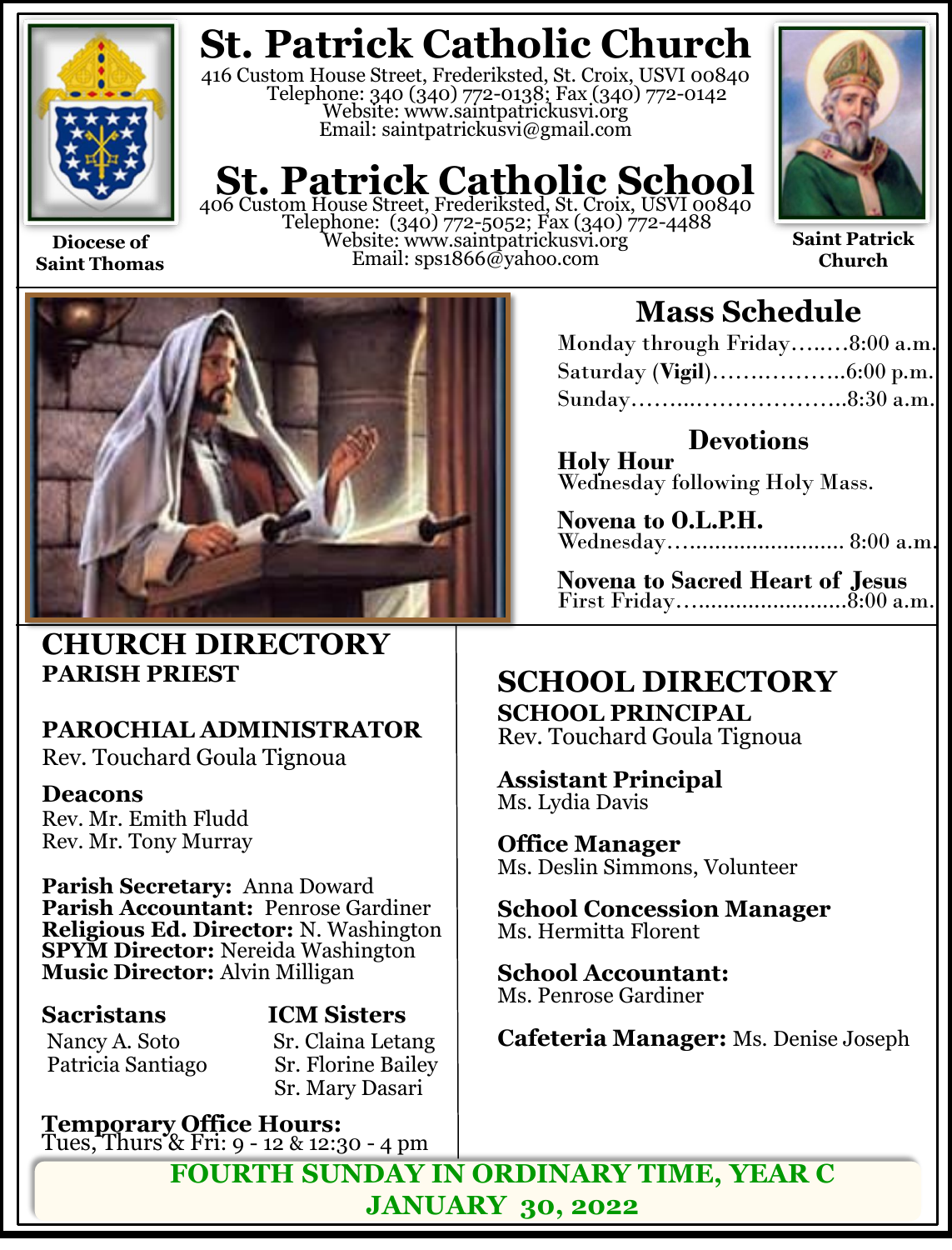## **FOURTH SUNDAY IN ORDINARY TIME, YEAR C JANUARY 30,2022**

## **MASS INTENTIONS**

| <b>SATURDAY, January 29</b><br>6:00 PM. + Howard Benjamin, Birthday Remembrance, Rb<br>Eloise Benjamin<br>SUNDAY, January 30                                                                                                                                           | <b>SUNDAY:</b>                                                                                              | Jer 1:4-5,17-19<br>1Cor 12:31-13:13<br>Lk 4:21-30          |
|------------------------------------------------------------------------------------------------------------------------------------------------------------------------------------------------------------------------------------------------------------------------|-------------------------------------------------------------------------------------------------------------|------------------------------------------------------------|
| 8:30 AM. - St. Patrick School Faculty Students & Staff, God's<br>Blessings for Catholic Schools Week.<br>- Aressa St Croix, Birthday Blessings, Rb N. Washington<br><b>MONDAY, January 31</b><br>8:00 AM. - Brittney S. Lymon, Birthday Blessings, Rb Nancy A.<br>Soto | <b>MONDAY:</b><br><b>Saint John Bosco, Priest</b><br><b>And Religious Founder</b>                           | 2Sm 15:13-14,30;16:5-13<br>Mk 5:1-20                       |
| TUESDAY, February 01<br>8:00 AM. - Anna Doward, Special Intentions, Rb A. Doward                                                                                                                                                                                       | <b>TUESDAY:</b>                                                                                             | 2Sm 18:9-10,24-25.30-19:3<br>Mk 5:21-43                    |
| <b>WEDNESDAY, February 02</b><br>8:00 AM. + Therese Duval, Repose of Soul, Rb Merle Seepersad                                                                                                                                                                          | <b>WEDNESDAY:</b><br>The Presentation of the Lord                                                           | Mal 3:1-4/ Heb 2:14-18<br>Lk 2:22-40 or 2:22-32            |
| THURSDAY, February 03<br>8:00 AM. - St. Patrick School in celebration of Catholic Schools<br>Week.<br>FRIDAY, February 04<br>8:00 AM - Melvin Petrus, Grace of Healing, Rb Anna Doward<br>10:30 AM + Funeral Mass for Ann Parris, Repose of Soul                       | <b>THURSDAY</b><br><b>Saint Blaise, Bishop &amp; Martyr</b><br><b>Saint Ansgar, Bishop</b><br><b>FRIDAY</b> | 1Kgs 2:1-4,10-12<br>Mk 6:7-13<br>Sir 47:2-11<br>Mk 6:14-29 |
| <b>SATURDAY, February 05</b><br>6:00 PM. + Lena Shulterbrand, Repose of Soul, Rb St Patrick<br>Alumni Association, Inc.                                                                                                                                                | <b>SATURDAY:</b><br>Saint Agatha, Virgin & Martyr                                                           | 1Kgs 3:4-13<br>Mk 6:30-34                                  |

## *PRAY FOR THE SICK & SHUT-INS*

### *Please pray that they may find comfort and healing in Christ.*

Steve Alexander, Olivia Anger, Nicholas Andrew, Marilyn Bailey, Eric Belcher, George Bondieumaitre, Debra Bruce, Virginia Burke, Fred Calvillo, William Carino, Ninon Gussman Carr, Norma Carillo, Paulette Christopher, Victorino Cruz, Matthew Donelley, Anna D'Souza, Norma Dyer, Harold Fisher, Sr. Kimberly Fludd, Johnetta Goodloe, Sarah Gordon, Dr. Amy Hardin, Enis Hilaire, Urla Isaac, Lidia Jiminez, Eleanor Johnson, Alma John, Ann Joseph, Electra Joseph, Edwin Josiah, Jeannie Krigger, T'Agho Lopez, Chamarla Louis, Felina Artigo, Gwendolyn Lucas, Kathleen Smith-Maccow, Marla Matthew, Carlos Matus, Luz Melendez, Beverly Nesbitt, Bevon Nicholas, Marilyn Nicks, Fr. Simon Peter, Geralda Pickering, Carmen Russell, Henrietta Sandy, Jose Manuel Santana, Martha Lena St. Juste, Eric Thomas, Juan Valentin, Vincent Urgent, Inez Walker, Deacon Oliver Washington, Ann Weikel, Inez Williams, Simeon Williams, Curtis Williams, Ingerborg McIntosh, William Lang, Anita Pulpul, Kemit Lewis, Noel Lercana, Bertille Samuel, Lewis Eugene, Vilma C. Johnson, Fanny Andrews Clarke, Kesha Tatum.

*(Please call the Church Office to add or remove names to/from this list Church)*

## **MASS ATTENDANCE – JANUARY 23 & 24, 2022**

Saturday 6:00pm Holy Mass 44 Sunday 8:30am Holy Mass 105Total 149

### **Preserve the Past Campaign in Progress**

Our Church restoration project is in progress and your contribution is still welcome. Please call the church office or contact a minister of hospitality for the contribution envelope.

### **SECOND COLLECTION FOR THE MONTH OF FEBRUARY**

| Maintenance Fund Feb.12-13     |  |
|--------------------------------|--|
| Capital ImprovementsFeb. 19-20 |  |

## **SCRIPTURE READINGS OF THE WEEK**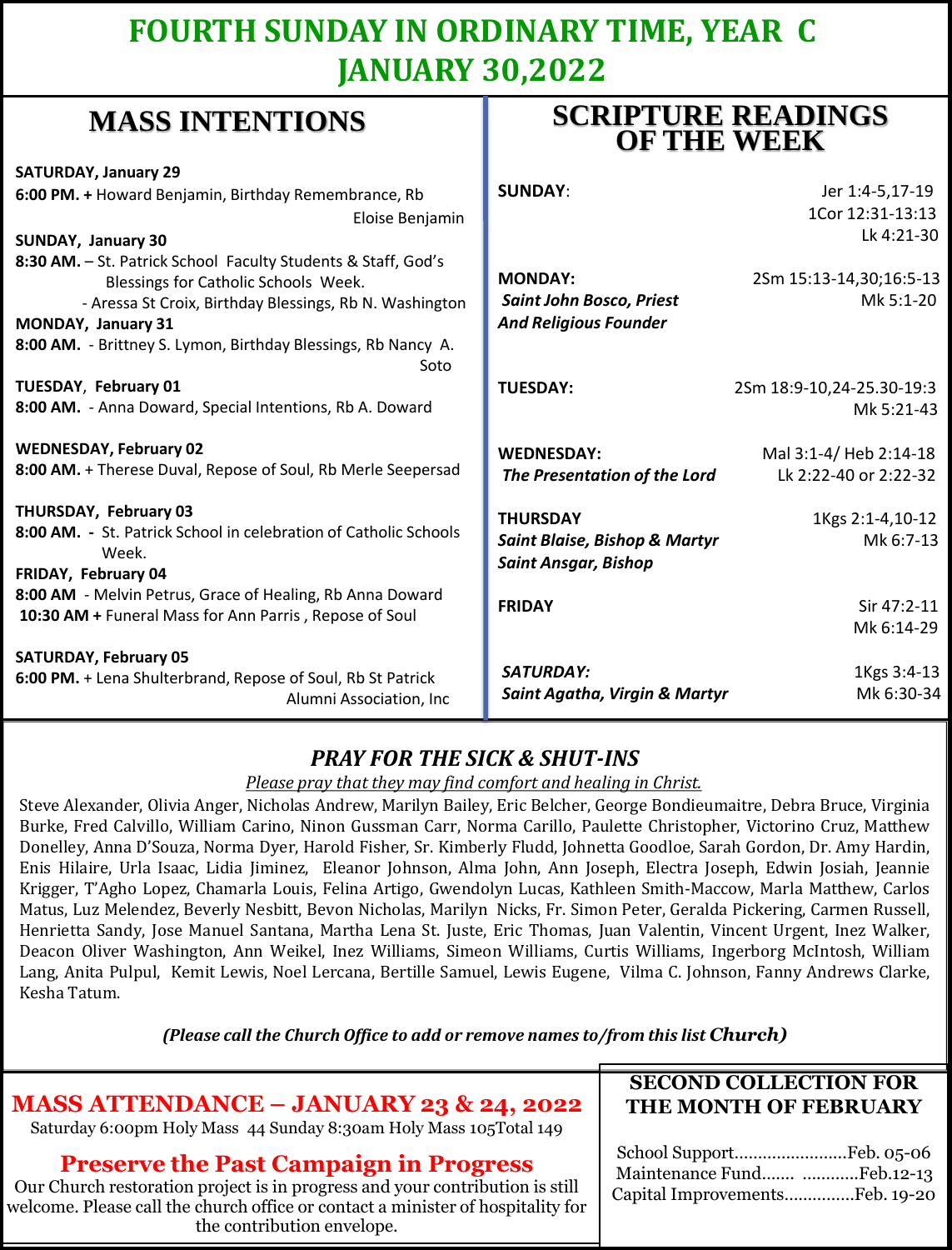# Announcements



#### **Seven Days Sanctuary Lamp Devotion**

The Sanctuary Lamp which burns in the Sanctuary of our church, the reminder of the Lord's Presence in the Most Holy Eucharist, will burn from January 30<sup>th</sup>, to February 6<sup>th</sup>, For St. Patrick School, Thanksgiving & Celebration of Catholic Schools Week, requested by St. Patrick Alumni Association, Inc.

### **CATHOLIC SCHOOLS WEEK**

Congratulations to all our Catholic Schools, especially St. Patrick School! As they celebrate from January 30<sup>th</sup> to February 5<sup>th</sup>. This is an annual celebration of Catholic Education in the US. Catholic Schools throughout the country observe the week with Opening Holy Mass, Open Houses and other activities for students, families, parishioners and community members. This year's theme is "Catholic Schools: Faith. Excellence. Service." On Sunday, January 30<sup>th</sup>, selected students and teachers will participate in Holy Mass followed by a week of school activities including a special Holy Mass for the entire student body and their families on Thursday, February 4<sup>th</sup> at 8:00am.

### **SPECIAL BISHOP'S APPEAL 2022, SAVE OUR SCHOOLS!**

Help save our schools! Your gift no matter how small can go a long way in enabling our children to continue to have access to Catholic Education in the Virgin Islands. We ask you to please take a brochure and prayerfully determine what sacrificial gift you can give to this worthwhile cause. Donations may be made in the form of cash, check, credit card or online giving. Kindly fill out the form in the brochure and make your checks payable to "Diocese of St. Thomas". Please see the brochure for further information. Thank you for your support.

### **NECROLOGIUM**

One of our parishioners Ann Parris died on January 9, 2022. Her funeral Holy Mass will be held on Friday, February 4<sup>th</sup>, at 10:30 am. Eternal rest grant unto her O Lord and let the Perpetual Light shine upon her. May her soul and the souls of all the faithful departed through the mercy of God rest in peace. Amen

# Parish Information

### **Sacrament of Baptism**

Fourth Sunday of each month. Please register your children at the Church Office. Present a copy of the child(ren) birth certificate(s). Classes for parents & godparents are on the 1st, 2<sup>nd</sup> and 3<sup>rd</sup> Tuesday from 6:00 p.m. until 7:00 p.m. each month.

### **Sacrament of Marriage**

Please make arrangements with parish priest 6 months before your wedding.

### **Confraternity of Christian Doctrine (CCD) Classes**

Classes are held every Sunday during the school year and begin with attendance and instruction in the classroom following 8:30 a.m. Holy Mass.

#### **Rite of Christian Initiation of Adults (RCIA) Classes**

RCIA is the journey of faith by which interested persons become members of the Roman Catholic Church. The program instructs adults to enter into full communion with the Catholic Church through Baptism and/or Confirmation and Holy Communion. To register, please call the church office at (340) 772-0138.

### **Sacrament of Penance**

Confession is the sacrament that allows us to admit our faults and develop humility, but the most profound part is we get to experience Christ's gift of mercy. Weekdays………… 15 min. before Holy Mass Weekends………… 30 min. before Holy Mass

#### **Funerals**

All funeral services begin at 10:30 a.m. Viewings at 9:30 am. No funerals are held on weekends. Arrangements must be made with the Church before funeral arrangements with the funeral home.

### **Sacrament of the Anointing of the Sick**

Please call the rectory at (340) 772-0138 whenever a family member or friend is seriously ill or hospitalized.

#### **Parish Registration**

Parishioners who are 18 years and older are invited to register at the Church Office as well as become active and contributing members. We would like to maintain an upto-date listing of all St. Patrick parishioners. Registration also helps in providing quick services for the request and proof of miscellaneous church letters for individuals, Baptism, Confirmation, etc.